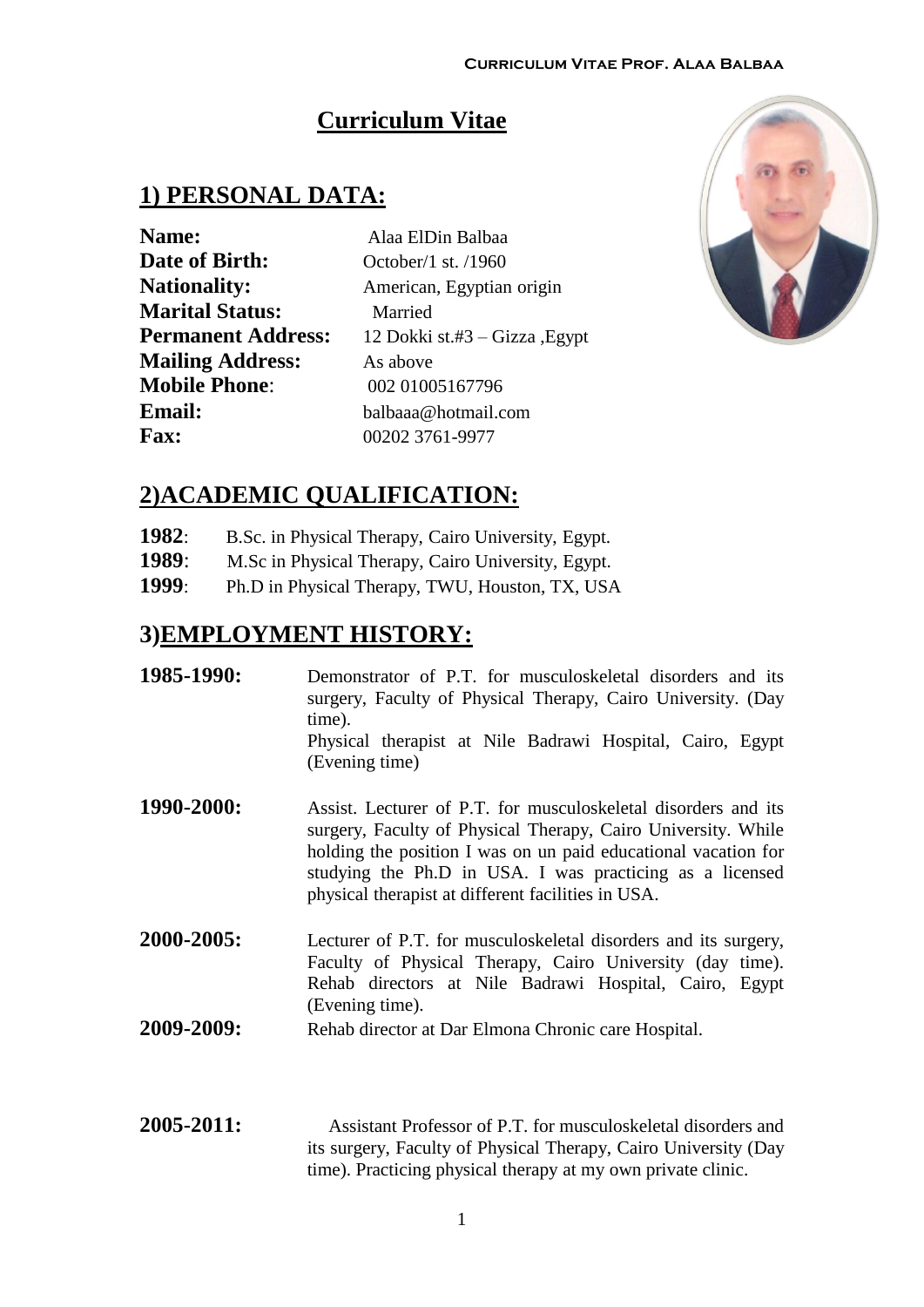**2011 and currently:** Professor of P.T. for musculoskeletal disorders and its surgery, Faculty of Physical Therapy, Cairo University.

### **4)Leadership position:**

- 1. Dean and head of Faculty of Physical Therapy, Cairo University 2011 and currently for the second and last round that end by October 2017.
- 2. A member in the Cairo University committee.
- 3. A member in student affairs and education committee, Faculty of Physical Therapy.
- 4. A member in post-graduate and research affairs committee, Faculty of Physical Therapy.
- 5. A member in community service and development of environment council, Faculty of Physical Therapy.
- 6. Curricula development committee.
- 7. Head of Faculty Quality assurance unit.
- 8. Secretary of Physical Therapy Sector, Supreme Council of Universities.
- 9. Deputy board of directors for prosthetics and orthotics unit.
- 10. A member in Higher Coordination Committee of Health, Supreme Council of Universities.
- 11. A member in license committee for Physical Therapy, Ministry of Health.
- 12. A member in Egyptian Syndicate of Physical Therapy.
- 13. Head of Egyptian Physical Therapy and Rehabilitation Association, Cairo University.
- 14. Head of "No more Handicap" Association.
- 15. A member in Nour El-Hayat Association for disabled.
- 16. Head of the committee that supervise other Physical Therapy Faculties.
- 17. A member in Maddi Club Swimming Committee.
- 18. Executive Director of Arab Physical Therapy Faculty Union.
- 19. Head of Alumni Unit (Cairo University).
- 20. Head of Physical Therapy services and continuing education center (Cairo University).
- 21. Head of crises and disasters unit (Cairo University).
- 22. A member in department of Physical Therapy for musculoskeletal disorders and its surgery council (Cairo University).

# **Significant change made in the education and profession of physical therapy during my two rounds as a Dean:**

- 1- Upgrade the curriculum of the entry level bachelor degree by increasing number and topics and hours that lead to increasing the number of studying years to 10 semesters (5 years) instead of 4 plus one clinical year.
- 2- Establish and obtained all the legal approvals to do the tDPT.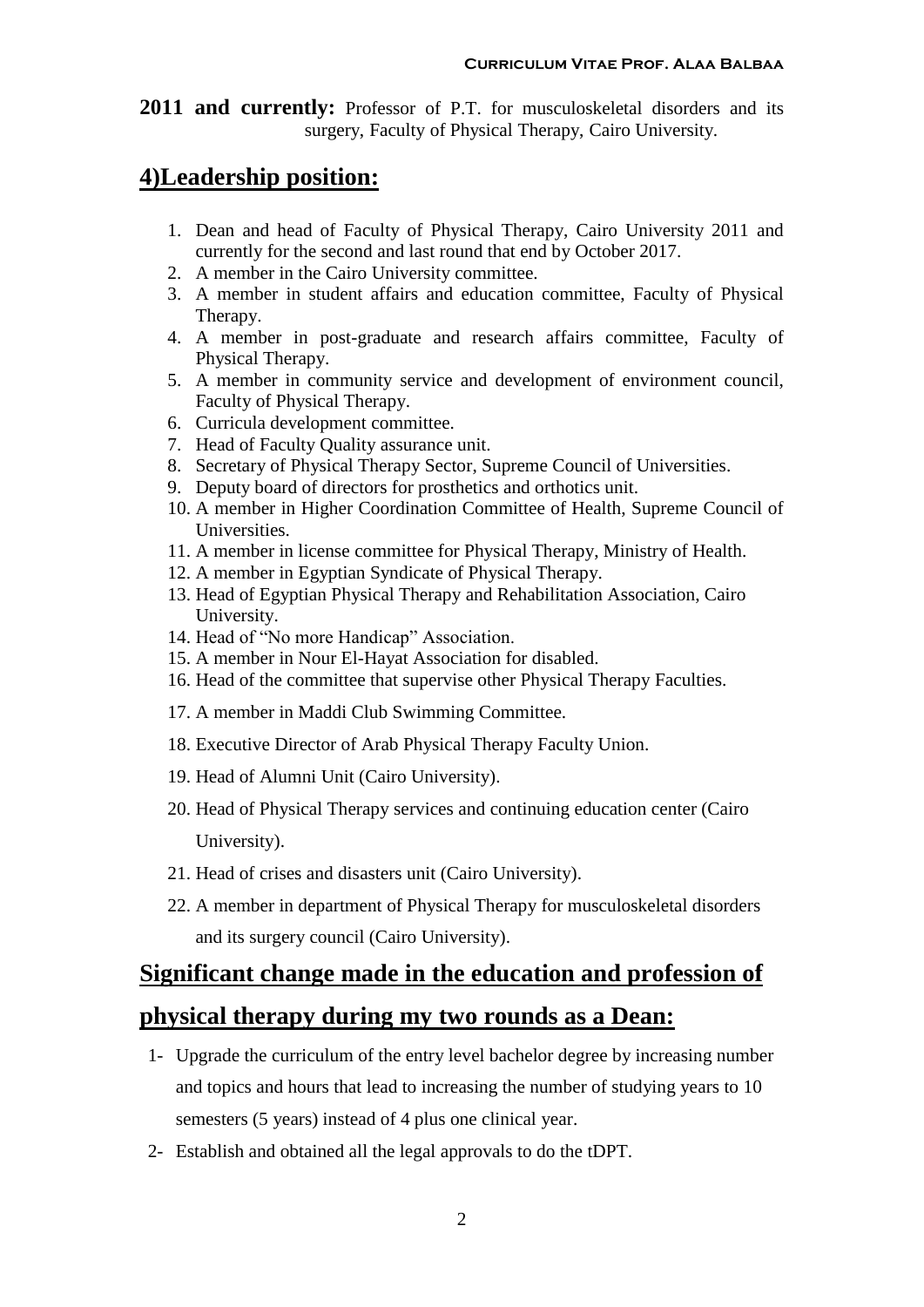3- Obtained the national accreditation for the faculty of physical therapy, Cairo University.

## **Professional experience:**

- 1. Met the requirements prescribed by law and regulations for a registered physical therapist and is therefore entitled to use the letters RPJ as evidence of having qualified as a registered physical therapist, 1984 in EGYPT.
- 2. Fulfillment of the requirements as prescribed by law and is hereby licensed by Virginia board of Medicine to practice, 1991 in USA.
- 3. Fulfillment of the requirements as prescribed by law and is hereby licensed by Texas State board of Physical Therapy examiners to practice Physical Therapy, 1993.
- 4. Having furnished satisfactory evidence of attainments and qualifications, as required by law, is hereby duly certified as a physical therapist in conformity with an act of legislature of the state of Florida, creating and regulating the profession.
- 5. Effective clinical documentation, continuing education unit, Catonsville Community College, 1993.
- 6. Having given satisfactory evidence of the completion of professional and other requirements prescribed by law to practice as a physical Therapist in the state of the New York, 2004

## **Scientific Works:**

### **[A] RESEARCH work:**

- 1. Unpublished Master Degree Thesis at 1990 under the title of " comparative electromyographic study between bilateral straight leg raising and bilateral leg raising with knees bent on loading the lumbar spine"
- 2. Unpublished Doctoral degree Thesis at 1999 under the Title of "Early detection of cervical spine disorder in industrial and job related injuries"
- 3. Participated in joint research project between The American University in Egypt and Utica University in USA under the title of "Using rigid modeling to predict the position of maximal lumbar disc decompression in lumbar disc prolapsed patients"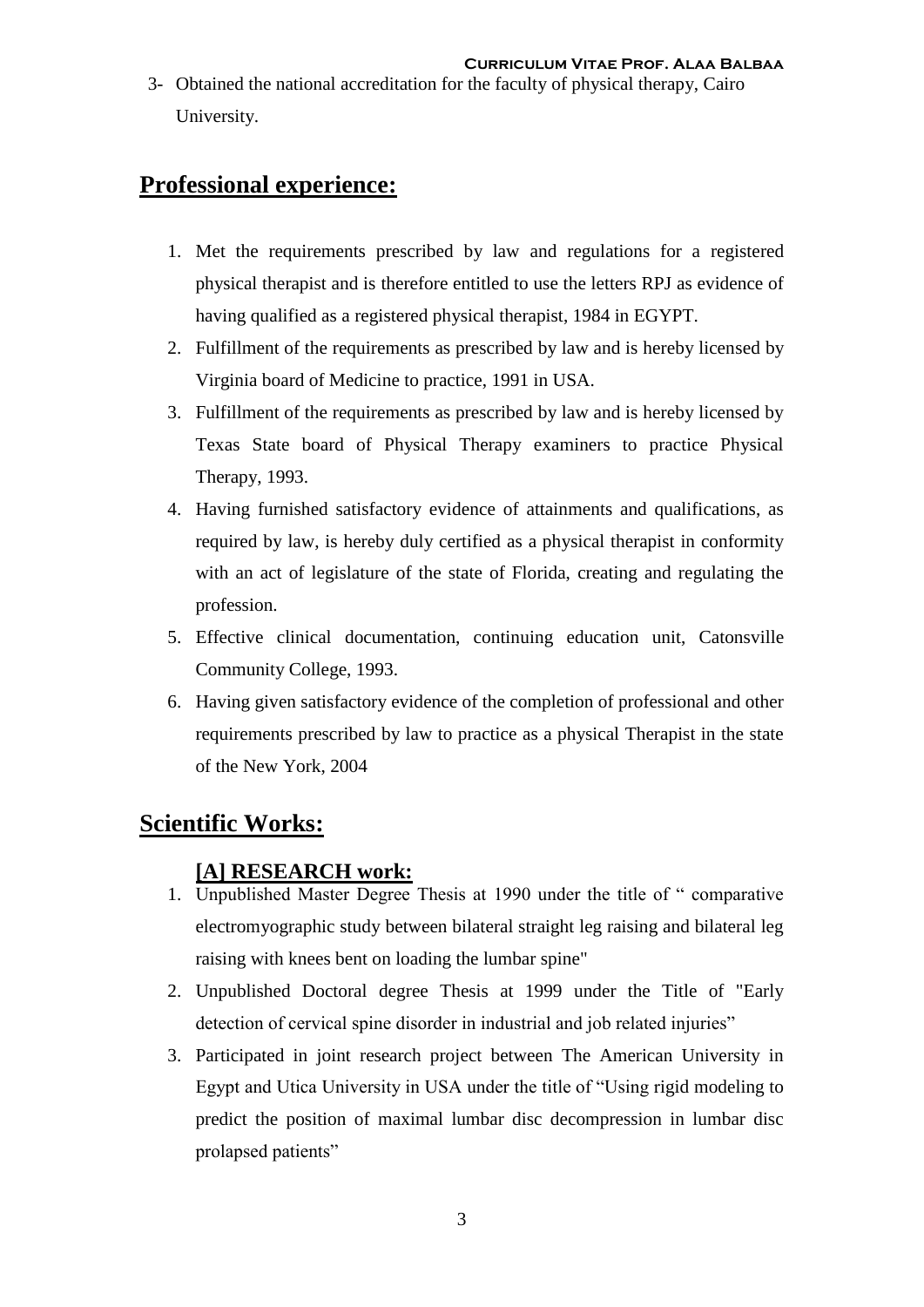#### **Curriculum Vitae Prof. Alaa Balbaa**

- Alaa A. Balbaa. Early detection of cervical spine disorder in industrial and job .4 related injuries.1999 - elibrary.ru
- Alaa A. Balbaa and Khalid Ayad: Cervical Proprioceptive Training in .<sup>0</sup> Treatment of Chronic Mechanical Neck Pain, Bull. Fac. Ph. Th. Cairo Univ, 2006.
- Karim M.F. Ghuiba, Alaa A. Balbaa , Shams Elbaz. Comparative Study .6 Between Continuous Versus Pulsed Ultrasound in Knee Osteoarthritis. [https://www.waset.org/abstracts/45728.](https://www.waset.org/abstracts/45728)
- Sahar A. Abd Albary, Bassem G. El Nahass and Alaa A. Balbaa. Early Weight .7 Bearing Versus Traditional Physical Therapy Program in Management of Ankle Sprain. Bull. Fac. Ph. Th. Cairo Univ., Vol. 14, No. (2) Jul. 2009.
- Ahmed M. Elshiwi, Ahmed H. Hussein, Alaa A. Balbaa, Hatem M. Elazizi. . . ^ shock wave therapy versus therapeutic exercises in treatment of shoulder impingement syndrome, Master thesis, 2010, http://www.erepository.cu.edu.eg/index.php/cutheses/thesis/view/5793
- Emad E. Ibraheem, Amal F. Ahmed, Alaa A. Balbaa, Ahmed L. Mohamed. .9 Effect of sensory motor training and electrical russian current on knee osteoarthritic patients, Master thesis, 2010, http://www.erepository.cu.edu.eg/index.php/cutheses/thesis/view/4237
- Hazem I. Ibrahim, Ahmed H. Hussein , Alaa A. Balbaa, Khalid E. .10 Ayad. Interexaminer reliability and validity of lumbar segmental instability tests in patients with low back pain. Master Thesis, 2011, <http://www.erepository.cu.edu.eg/index.php/cutheses/thesis/view/6748>
- Nashwa M. Alam, Alaa A. Balbaa, Zinab M. Helmy , Lelian A. Zaki. .11 Comparison between two different exercise programs on energy expenditure and cobb's angle in adolescent idiopathic scoliosis, Master Thesis2011,http://erepository.cu.edu.eg/index.php/cutheses/thesis/view/7756
- Radwa E Sweif, Alaa A. Balbaa, Ahmed Abdelaziz , Nagui S. Nassif. .12 Evaluation of mechanical and physiological gait efficiency following anterior cruciate ligament reconstruction, Master Thesis 2012, [http://www.erepository.cu.edu.eg/index.php/cutheses/thesis/view/9607.](http://www.erepository.cu.edu.eg/index.php/cutheses/thesis/view/9607)
- Sara M. Mohamed, Alaa A. Balbaa, Lilian A. Zaki, Marzouk A. .13 Allythy. Post isometric relaxation versus position release technique in treatment of chronic low back dysfunction, Master Thesis, 2007, [http://erepository.cu.edu.eg/index.php/cutheses/article/view/3020,](http://erepository.cu.edu.eg/index.php/cutheses/article/view/3020) published on 2012
- Mohamed N. Fiaad, Wadida H. Sayed, Alaa A. Balbaa. Moblization .<sup>12</sup> with movement in chronic low back dysfunction, Master Thesis,2005[,http://erepository.cu.edu.eg/index.php/cutheses/article/view/3011,](http://erepository.cu.edu.eg/index.php/cutheses/article/view/3011) published on 2012.
- Sahem A. Alshawabkah, Magdolin M. Shenouda. Manual pressure .10 release versus positional release in treatment of myofascial trigger point of the upper trapezius muscle, Master Thesis, 2008, [http://erepository.cu.edu.eg/index.php/cutheses/article/view/5119,](http://erepository.cu.edu.eg/index.php/cutheses/article/view/5119) published on 2012
- Rabab A. Ali, Wadida H. Sayed, Alaa A. Balbaa. Effect of quadriceps .16 muscle fatigue on electromyographic activities in knee osteoarthritis. Master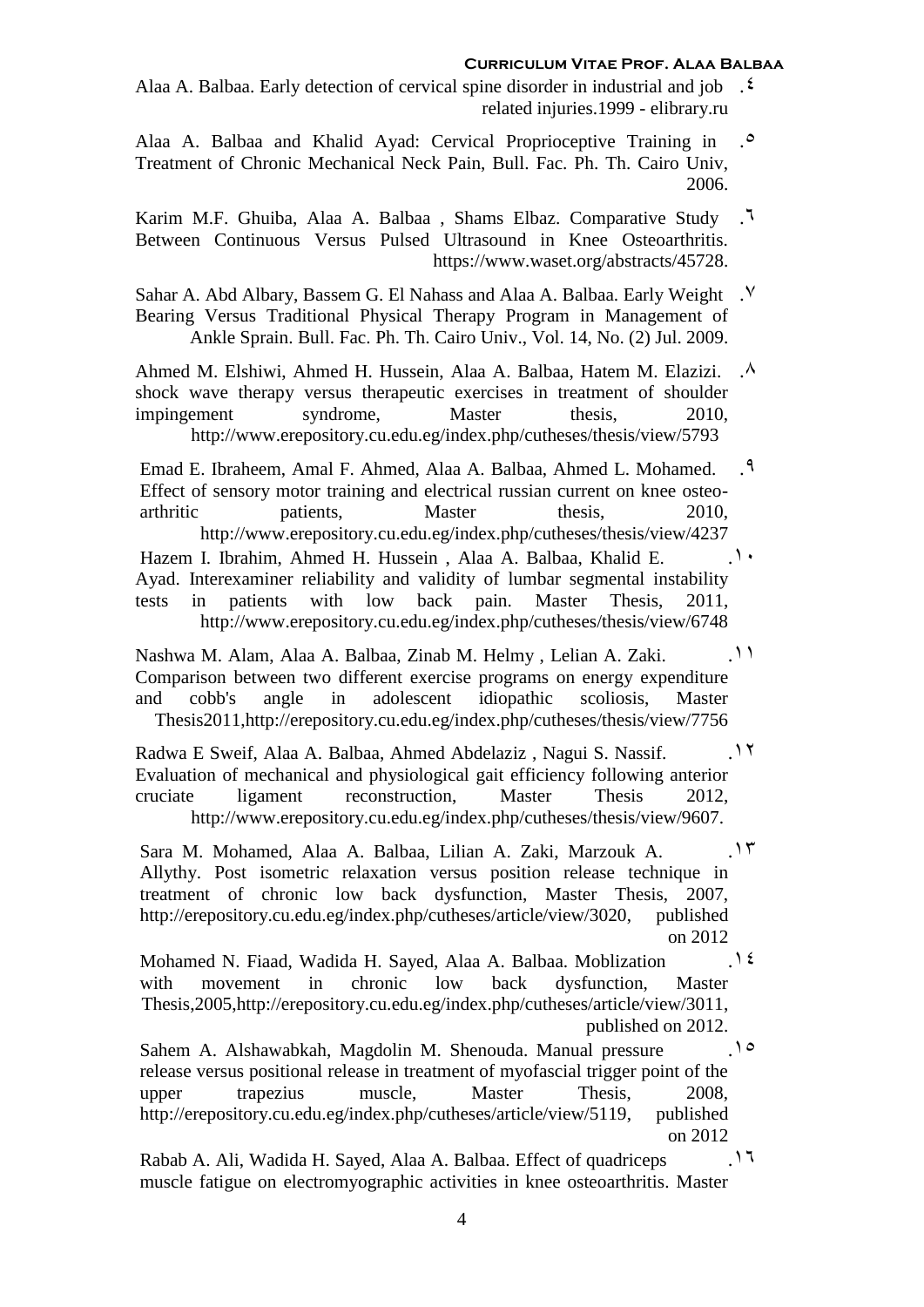**Curriculum Vitae Prof. Alaa Balbaa** Thesis, 2008, [http://www.erepository.cu.edu.eg/index.php/cutheses/article/view/3052,](http://www.erepository.cu.edu.eg/index.php/cutheses/article/view/3052) published on 2012 17. Mona S. Faggal, Alaa A. Balbaa, Mona H. Eldin. Predictors of shoulder

injuries in collegiate swimmers, Master Thesis, 2013, http://erepository.cu.edu.eg/index.php/cutheses/thesis/view/11913

Radwa T. Elshorbagy, Alaa A. Balbaa, Khaled E. Ayad, Walid Reda .<sup>14</sup> Mohamed Awad Allah. The contribution of hip strategy in dynamic balance in recurrent ankle sprain, Master Thesis, 2013, [http://www.erepository.cu.edu.eg/index.php/cutheses/thesis/view/12355.](http://www.erepository.cu.edu.eg/index.php/cutheses/thesis/view/12355)

Dina Mohamed Ali Alhamaky, Alaa Eldin Abdelhakem Balbaa, 19 Hassan Mostafa Algamal , Lilian Albert Zaki. Relationship between hip abductors and back extensors peak torque in mechanical low back pain, Master [Thesis,2013,http://www.erepository.cu.edu.eg/index.php/cutheses/thesis/view/](http://www.erepository.cu.edu.eg/index.php/cutheses/thesis/view/13223) [13223.](http://www.erepository.cu.edu.eg/index.php/cutheses/thesis/view/13223)

- 20. Forward head posture as a function of head and neck anthropometry, 14th International Scientific Conference of Faculty of Physical Therapy–Cairo University, Cairo, Egypt, April 25-26, 2013.
- 21. Validity and Reliability of photogrammetric method in assessing lower limb static alignment, 14th International Scientific Conference of Faculty of Physical Therapy –Cairo University, Cairo, Egypt, April 25-26, 2013.
- 22. Measurement of cranio-vertebral angle with electronic head posture instrument and head posture spinal curvature instrument: A reliability study, 14th International Scientific Conference of Faculty of Physical Therapy – Cairo University, Cairo, Egypt, April 25-26, 2013.
- 23. The effect of fatiguing of the hip muscles in dynamic posture control in recurrent ankle sprain patients, 14th International Scientific Conference of Faculty of Physical Therapy –Cairo University, Cairo, Egypt, April 25-26, 2013.

Sahem A.M. AL-Shawabka, Magdolin M. S.S. Shenouda and Alaa A.  $\cdot$ [Balbaa. Positional release technique versus manual pressure release on the](http://erepository.cu.edu.eg/index.php/BFPTH/article/view/527)  [upper trapezius muscle in patients with myofascial pain dysfunction](http://erepository.cu.edu.eg/index.php/BFPTH/article/view/527)  [syndrome. Bull. Fac. Ph. Th. Cairo Univ., Vol. 18, No. \(1\) Jan., 2013](http://erepository.cu.edu.eg/index.php/BFPTH/article/view/527) 

Nabil A. Mohamed, Alaa A. Balbaa, Khaled El-Sayed Ayad, Ahmed .25 Mostafa Mohamed: Correlation study between clinical and radiological findings in knee osteoarthritis. Volume 18, No.(1), 2013.

Ahmed S. Abdallah, Alaa A. Balbaa, Yasser H. Elmeligy, Magdolin M. .26 Samy. Effect of craniocervical flexion training and dynamic strengthening exercises in patients with chronic mechanical neck pain. Master Thesis, 2013, [http://erepository.cu.edu.eg/index.php/cutheses/thesis/view/13273.](http://erepository.cu.edu.eg/index.php/cutheses/thesis/view/13273)

27. Effect of body weight on functional outcome measures following closed kinetic chain exercises in patients with knee osteoarthritis, 15th International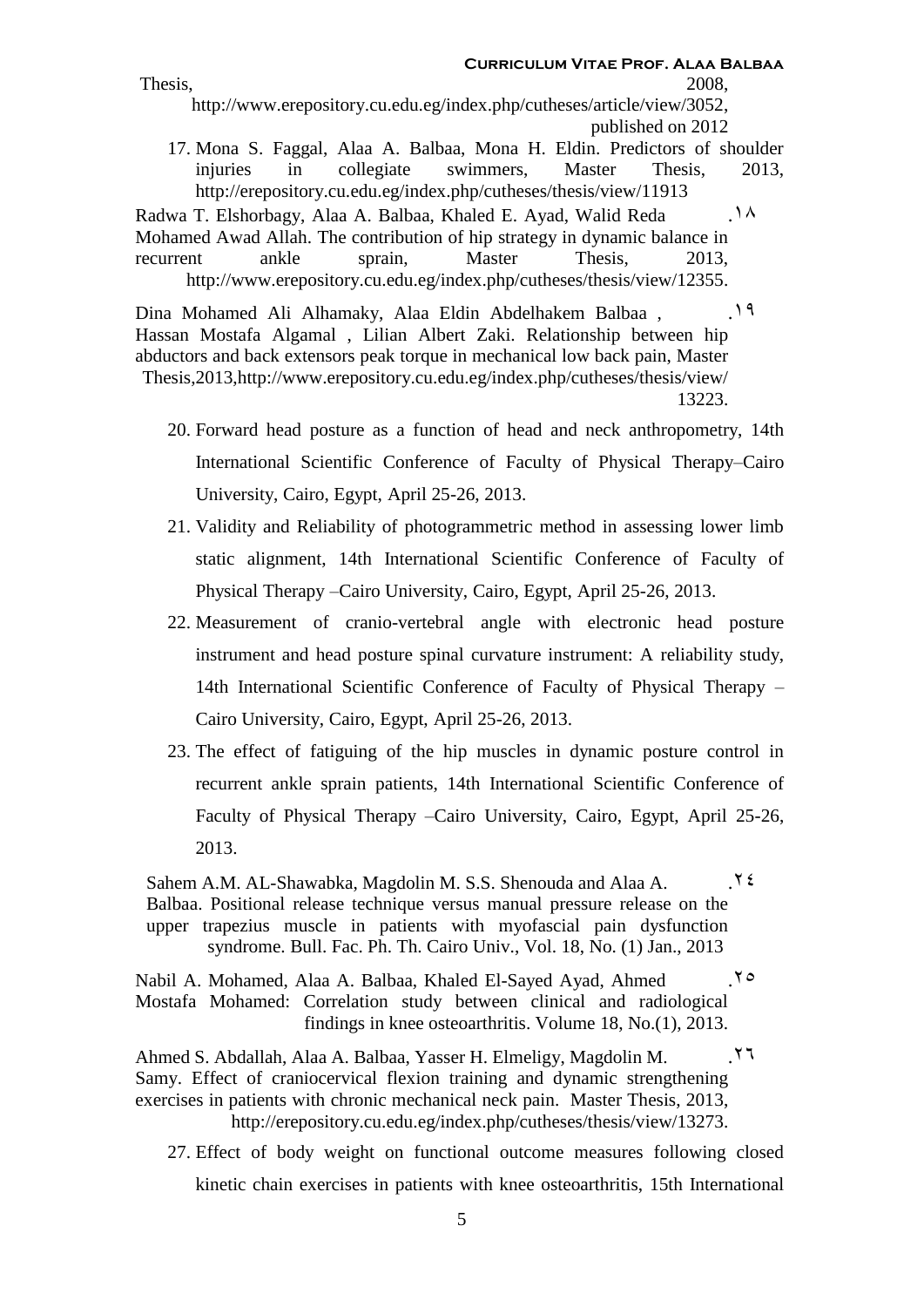Scientific Conference of Faculty of Physical Therapy, Cairo University, Cairo, Egypt, March 6-7, 2014.

- 28. The use of pain as severity a determinants of functional outcome following closed kinetic exercises in patients with knee osteoarthritis", 15th International Scientific Conference of Faculty of Physical Therapy, Cairo University, Cairo, Egypt, March 6-7, 2014.
- 29. Effect of kinesio tape on iliocostalis lumborum in back myofascial pain syndrome", 1st international conference of Faculty of Physical Therapy, Cairo University, Unit of Orthoses and Prostheses, Cairo, Egypt, April 2-3, 2014.
- 30. Fund raising for the rehabilitation institute of faculty of physical therapy,  $16<sup>th</sup>$ International Scientific Conference under the title of " No More Disability", Cairo, Egypt,  $5<sup>th</sup>$ -6<sup>th</sup> March, 2015.
- 31. Mohammad E. Deheis, M. Galal Beheiri, Hamida R Hassanien, Emad S. Helmy, Alaa A. Balbaa. Mini symposium on controversies in tmds diagnosis & management, Conference of Faculty of Oral and Dental Medicine, Cairo University, Egypt, 2015
- 32. Abdelgalil A. Abdelgalil, Alaa A. Balbaa, Hatem M. Elazizi, Ashraf A. Abdelaal. High Velocity Low Amplitude Manipulation versus Sustained Apophyseal Glides on Pain and Range of Motion in Patients with Mechanical Neck Pain: An Immediate Effect. International Journal of Advanced Research 2015, Volume 3, Issue 6, 503-513
- 33. Mohammed MD, Rashade GM and Balbaa AA. Isokinetic assessment of hip rotators in patients with chronic mechanical low back pain. Egyptian Journal of Occupational Medicine, 2015; 39 (1) : 53-65

Ayman M. El-Makakeya, Radwa M. El-Sharabyb, Mohammed H.  $\cdot$   $\cdot$   $\cdot$   $\cdot$ Hassan Alaa A. Balbaa. Comparative study of the efficacy of pulsed electromagnetic field and low level laser therapy on mitogen-activated protein kinases. Biochemistry and Biophysics Reports, [Volume 9,](http://www.sciencedirect.com/science/journal/24055808/9/supp/C) March 2017, 316– 321.

#### **[B] CONFERENCES:**

- 1. Participated in the conference under the title of "Current concepts of spine evaluation and treatment", 31<sup>st</sup> January, 1994, Houston, Texas
- 2.  $13<sup>th</sup>$  international Scientific Congress of Egyptian Medical Syndicate, January  $14^{\text{th}}$  -17<sup>th</sup>, 2002
- 3. The third Annual International Conference of the Obstetrics and Gynecology, May 30-31, 2002
- 4. 14<sup>th</sup> congress of the World confederation for Physical Therapy, Barcelona, Spain, 7-12 June, 2003.
- 5. The second El-Ahly International sports medicine congress, Cairo, Egypt, May4-5, 2006.
- 6. The Ninth International Scientific Conference, Faculty of Physical Therapy, Cairo University, Cairo, Egypt, March 1-3, 2006.
- 7. The 15<sup>th</sup> International Congress of the World Confederation for Physical Therapy, Vancouver, Canada, June 2-6, 2007.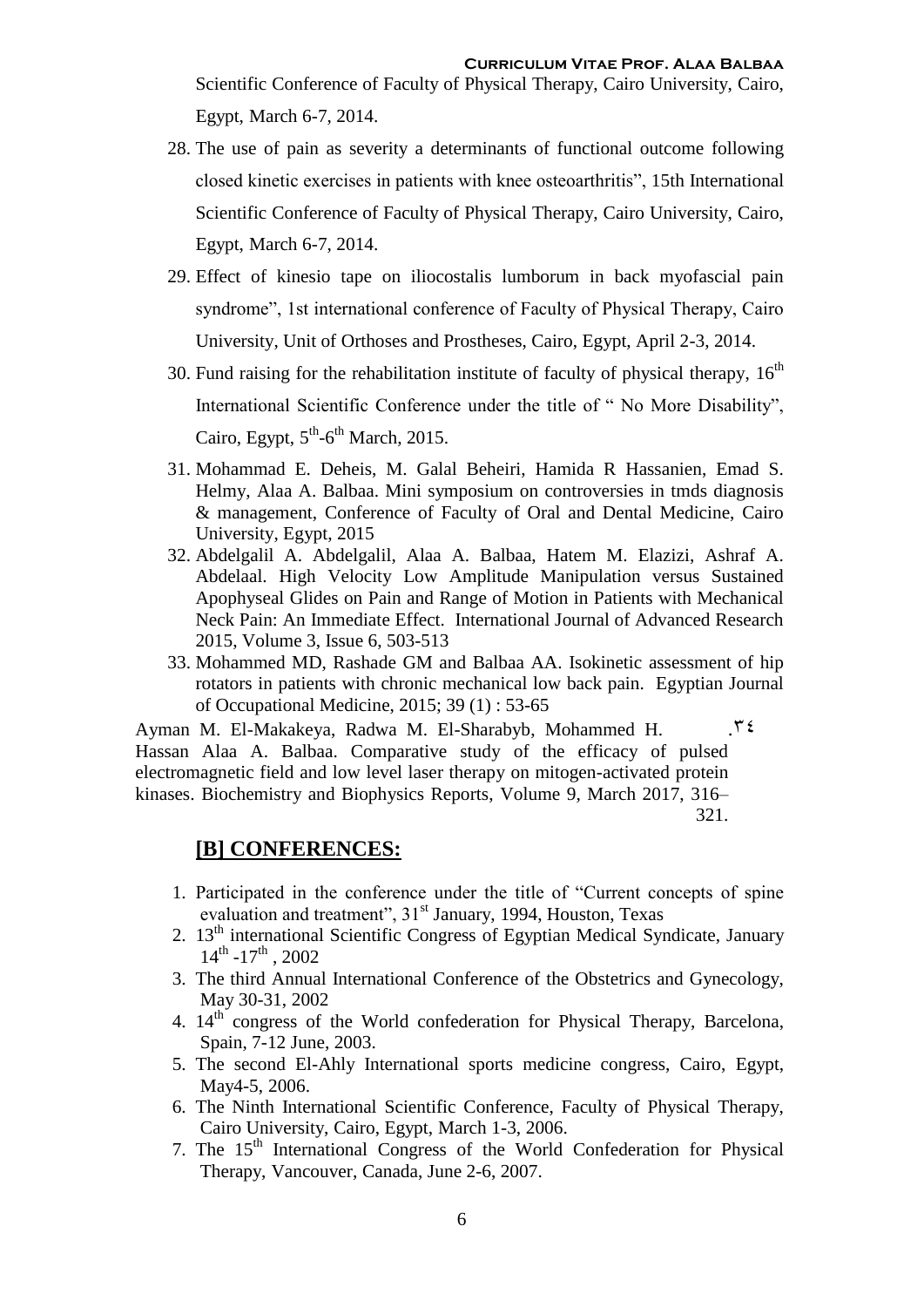- 8. Fifth Annual Meeting of the Egyptian Medical Association for the study of Obesity, Cairo, Egypt, February 6-8, 2008.
- 9. The First International Symposium of Physical Therapy, Nasser Institute, January 9-10, 2009.
- 10. Physical Therapy Conference, Alexandria, July, 2012.
- 11.  $12<sup>th</sup>$  International Medical Conference under the title of Reproductive Health Conference& The Stem Cell Conference, Cairo, Egypt, 3-5 May, 2012.
- 12. 14th International Scientific Conference of Faculty of Physical Therapy Cairo University under the title of "Physical Therapy the future of treatment", Cairo, Egypt, April 25-26, 2013.
- 13. New Era Of Physical Therapy In Low Back Pain, Physical Therapy Syndicate, Kafr ElShekh, 29 June, 2013.
- 14. 15th International Scientific Conference of Faculty of Physical Therapy Cairo University under the title of "Manual Therapy & Technology in Physical Therapy, Egypt", Cairo, Egypt, March 6-7, 2014.
- 15. 1st international conference of Faculty of Physical Therapy, Cairo University, Unit of Orthoses and Prostheses under the title of "Annual meeting in orthoses and prostheses for rehabilitation to challenge disability", Cairo, Egypt, April 2-3, 2014.
- 16. The First Annual International Conference of Obesity & Nutrition under the title of "Updates in obesity from causes to management",  $12<sup>th</sup>$  March, 2015.
- 17. 4<sup>th</sup> International Dental Congress, Intercontinental citystars, 7<sup>th</sup> -10<sup>th</sup> April, 2015.
- 18. 7<sup>th</sup> International Sceintific Conference, under the title of "Empowering Disability", Cairo, Egypt,  $10-11^{\text{th}}$  March, 2015.
- 19. 2<sup>nd</sup> Madinah International Conference for Medical Rehabilitation Updates, Meridien Hotel (Madinah), Saudia, 3-6 November, 2015.
- 20. 3<sup>rd</sup> scientific day science of physiotherapy, Beirut, 11-12 September, 2015.
- 21. 1<sup>st</sup> international Conference for scientific research and its practical applications in physical therapy, Cairo 24-25 October, 2015. Paper presentation under the title of " The Efficiency of Pulsed Electromagnetic Field versus low level laser therapy on mitogen-activated protein kinases (MAPKs) in Post-Appendictomy".
- 22. 16<sup>th</sup> International Scientific Conference under the title of "No More Disability", Cairo, Egypt,  $5<sup>th</sup>$ -6<sup>th</sup> March, 2015.
- 23. 6<sup>th</sup> scientific conference for sport medicine confederation under the title "sport medicine and handicapped athlete", 23 December, 2016.
- $24.10<sup>th</sup>$  edition of the international congress under the title of "Physio Beirut" 2016", 24-25 September 2016.
- 25. The 3rd International Conference for the Arab Society of Therapeutic Nutrition & Complementary Medicine (ASTN.CM) under the title of "Sports Nutrition and Safe Supplements Use" Hurghada City, Egypt, 27-29 October, 2016.
- 26. Annual International Congress of The Egyptian Orthopaedic Association, Intercontinental Cairo Citystars, Egypt, 28<sup>th</sup> November-01 December, 2016.
- 27. First Scientific Conference under the title of" New Era in Therapeutic Modalities, 20-21 April, 2016.

**[c] Work Shops:**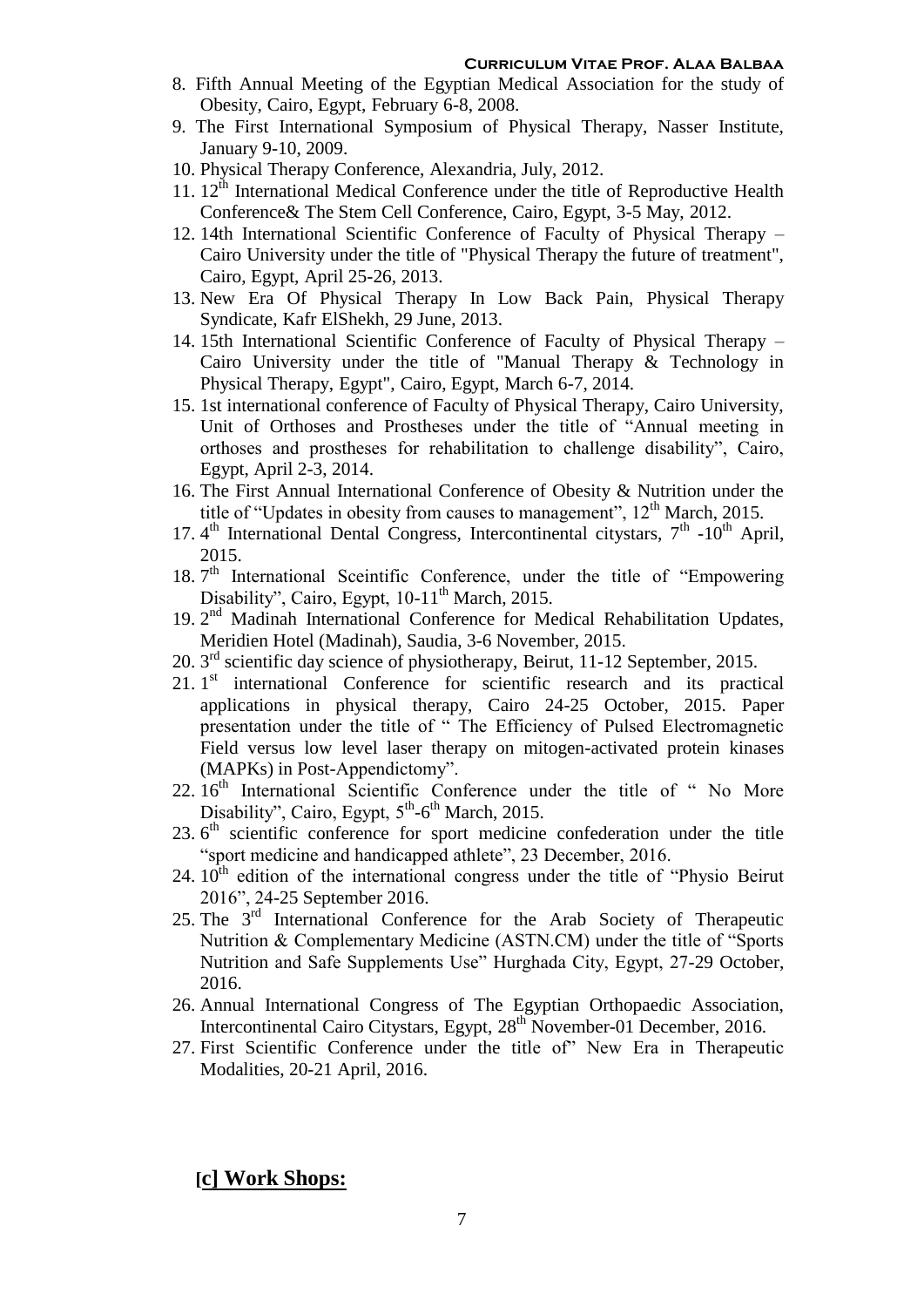- 1. Internal system for education enhancement workshop.
- 2. Physiotherapy benchmarking.
- 3. Curriculum developments from traceability to achievability.
- 4. Guideline to be a good facilitation in a training programme
- 5. Faculty performance appraisal for enhancement of internal quality system.
- 6. Quality assurance in planning of institution academic programme.
- 7. Examination standards in academic institution.
- 8. Development of course matrix.
- 9. Course report.
- 10. Speaker in the Lumber and TMJ dysfunctions managements,  $30<sup>th</sup>$ September -1<sup>st</sup> October, Ministry of Health, Aman, 2016

#### **[d] Training courses:**

- 1. Continuing education course in Acupuncture in Neurology & Orthopaedic, scientific committee of EPTA, 1-30 June, 1990.
- 2. 55 hours of post-graduate training (lectures, demonstrations, practical experience): Introduction to spinal evaluation and manipulation, 1992.
- 3. 15 hours home study course in Geriatrics, Cairo, December 2000.
- 4. 3D Gait and Motion Analysis, Cairo, February 2006.
- 5. 40 hours training, Orthopedic Manual Physical Therapy of the Lumbar Spine, Cairo, 2006.
- 6. 64 hours training, Manual Therapy of Upper and lower extremities, Cervical and Lumber Spine, Cairo, November 2006.
- 7. 15 hours training, The foot and ankle complex, USA, November 2005.
- 8. 8 hours training, Evaluation and management of abnormal posture, balance and gait characteristics, USA, August 2007.
- 9. 8 hours training, the Athroplasty course, shoulder, hip and knee, February 2008.
- 10. 8 hours training, advances in joint replacements and rehabilitation focus on hip and knee, USA, March 2008.
- 11. 8 hours training, Differential screening for successful rehabilitation outcomes in LES, USA, March 2008.
- 12. 8 hours training, Focus on evidence based strategies: Orthopaedic rehabilitation of the hip and knee conditions, USA, June 2009.
- 13. 8 hours training, Topics in geriatrics rehabilitation, evidence based Assessment and treatment strategies, USA, August 2009.
- 14. 8 hours training, Pain management concepts for better functional outcomes, September 2009.
- 15. Training course in New strategies in teaching and learning, Cairo, December, 2008.

#### **[e] Scientific symposium:**

- 1. Management of problems in total knee arthroplasty, Cairo, August 2000.
- 2. Development of exam system, Cairo, April 2004.
- 3. New Era in sports injuries, Cairo, October 2004.
- 4. E-learning, Cairo, April 2004.
- 5. Weight control and obesity, November 2007.
- 6. Aims and importance of training, January 2009.
- 7. A speaker of scientific symposium under the title of "Low back pain management ", Ministry of Health, Red Sea Government, December 2015.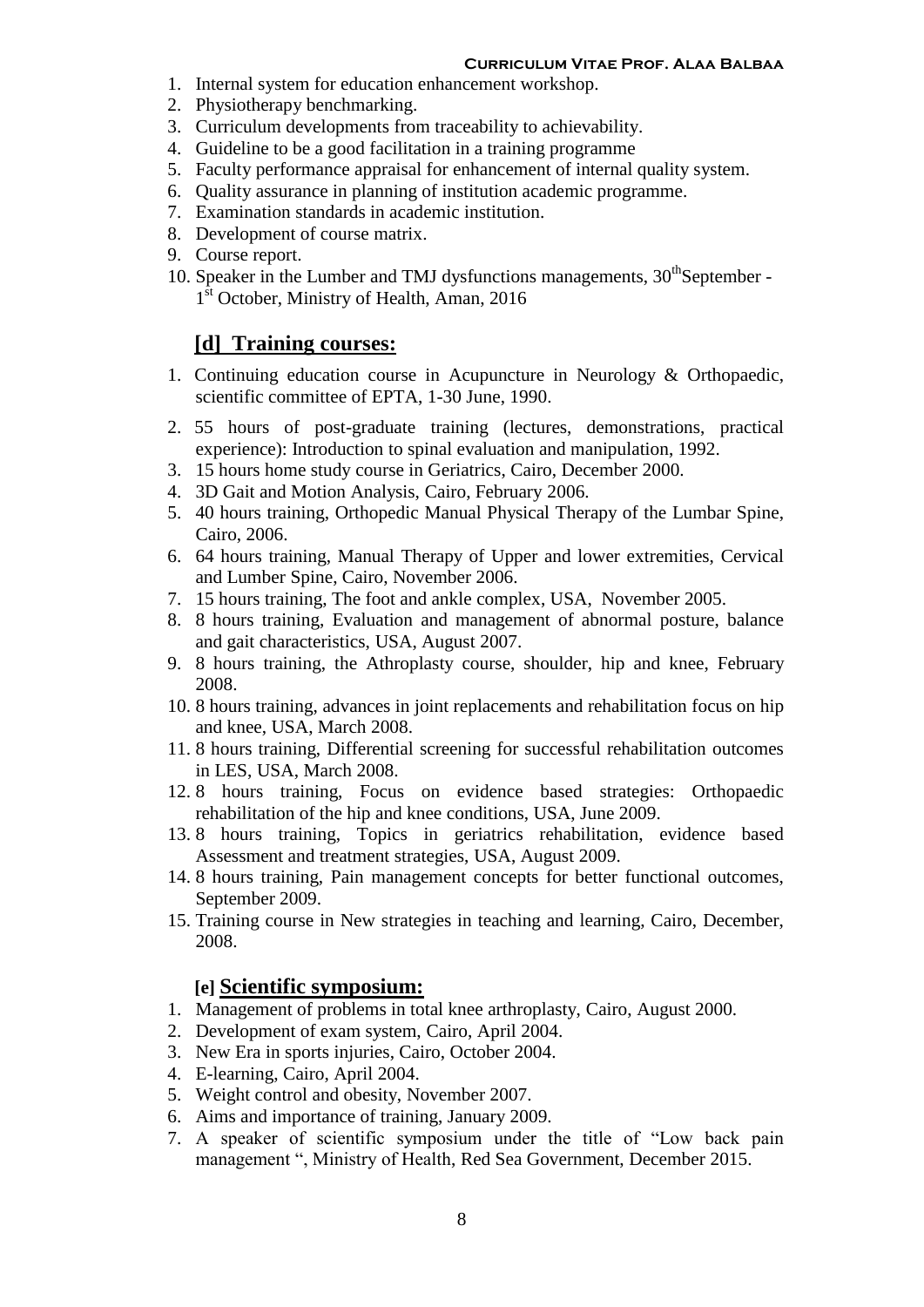### **[f] Faculty and Leadership Development Center (FLDC) courses**

- .م شروعاث ال بحود ال خ ناف س يت
- ف ي ال تدريـ س الاتـ جاهلت الـ حديـ ثة.
	- .ادارة ال فري ق ال بح ثى
	- .ال جوان ب ال قان ون يت وال مال يت
		- .ادارة ال وق ج واالج خماعاث
			- .عالدورة االح صال ال ف
- .اال سال يب ال حدي ثت ف ي ال خع ل يم وال خع لم
- Competitive research projects.
- Modern trends in teaching.
- Management of the research team.
- Legal and financial aspects.
- •Management of time and meetings.
- Effective communication course.
- Modern methods of teaching and learning.

### **[g] Thesis supervision Ph.D Thesis:**

- 1. The role of preventive balance training in improving function and reducing incidence of knee injury astudy on football players.
- 2. The importance of q-angle measurement in the detection of lateral patellofemoral malalignment in obese females during wieght bearing.
- 3. Evaluation of Neuromuscular Changes Following Anterior Cruciate Ligament Reconstruction .
- 4. Evaluation of Mechanical And Physiological Gait Efficiency Following Anterior Cruciate Ligament Reconstruction.
- 5. shock wave therapy versus therapeutic exercises in treatment of shouider impingement syndrome.
- 6. The Combined Effect of Myofascial Therapy and Therapeutic Exercises Versus Therapeutic Exercises in Treatment of Shoulder Impingement Syndrome
- 7. Predictors of Shoulder Injuries in Collegiate swimmers.
- 8. Oral versus Phonophoresis Administration of Glucosamine and Chondroitin in Treatment of Knee Osteoarthritis.
- 9. The combined effect of kinesio tape and lumbar stabilizing exercises in treatment of chronic mechanical low back pain.
- 10. Ischemic compression versus kinesio tape in treatment of fibromyalgia syndrom.
- 11. Effect of kinesio taping of the gluteus medius muscle on treatment of iliotibial band friction syndrome.
- 12. Effect of Correcting Muscle Imbalance in Treating of Osteitis Pubis.
- 13. Neuromuscular electrical stimulation combined with ponseti mothed for the correction of idiopathic clubfoot.
- 14. Efficacy of physiotherapy program after arthroscopic anterior shoulder stabilization.
- 15. A Multmodal treatment versus individualized physical therapy program in treatment of cervical radiculopathy.
- 16. Development of a clinical prediction rule to indentify patients with knee osteoarthritis likely to benefit from exercise.
- 17. Effect of Ischemic Pressure Versus Acupuncture Stimulation on Myofascial Neck Trigger Points.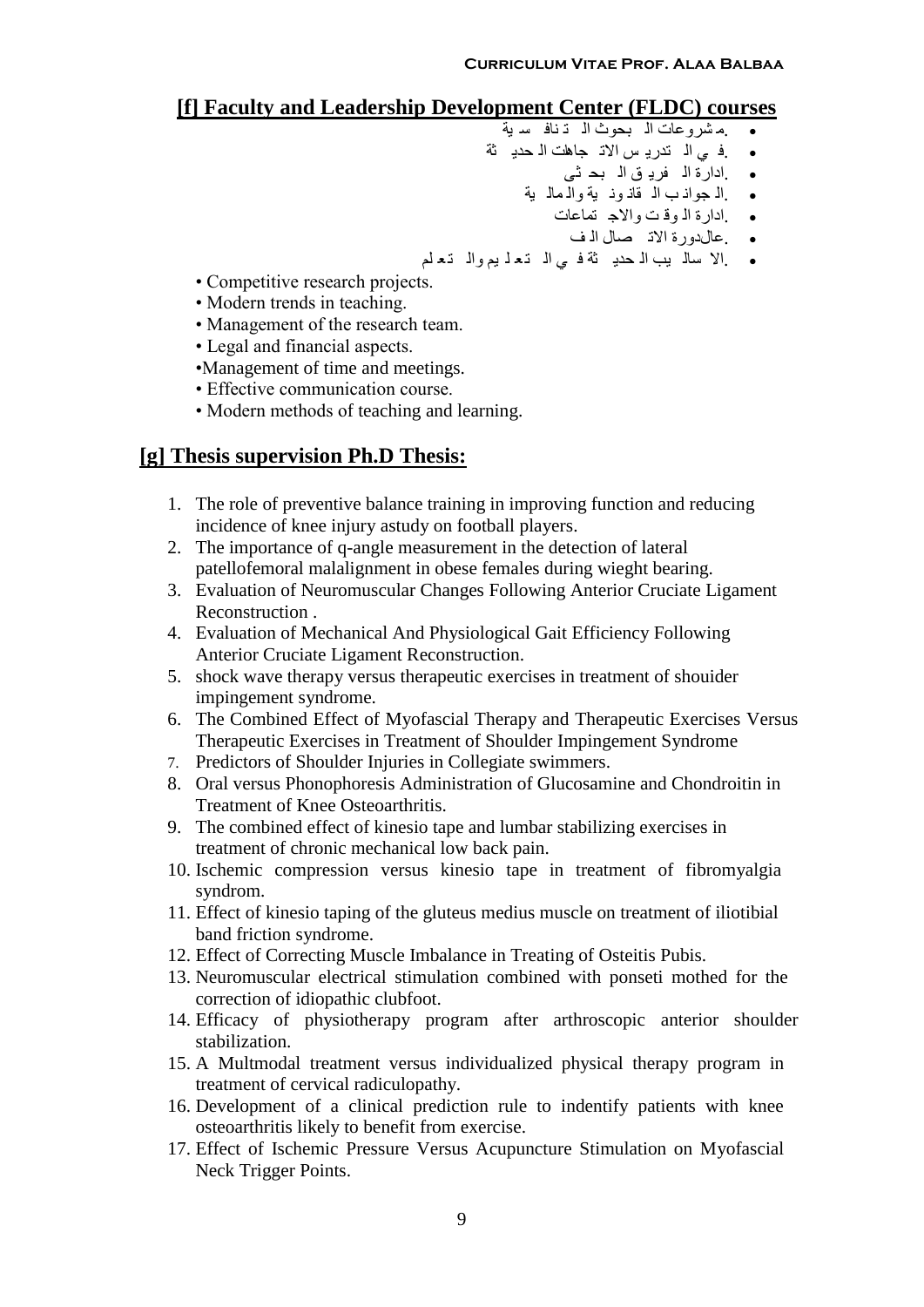- 18. Cervical manipulation versus sustained natural apophyseal glides in patients with mechanical neck pain.
- 19. Core stability measures as predictors of hamstring strain in soccer players.
- 20. Shock wave therapy versus ischemic pressure in treatment of chronic mechanical neck pain
- 21. Effect of stretching exercises and platelet-rich plasma in treatment of muscle induced strain injury in rats.
- 22. Clinical prediction rules for using open kinetic chain exercise in treatment of knee osteoarthritis.
- 23. Effects of open versus closed kinetic chain exercises during tibial distraction osteogenesis by ilizarov's method
- 24. Efficacy of suggested rehabilitation regimen versus two rehabilitation programs after flexor tendons repair of the hand.
- 25. Efficacy of trunk endurance exercises in the treatment of chronic mechanical low back pain
- 26. Evaluation of the Isokinetic Core Muscles Strength In Chronic Low Back Patients.
- 27. Cognitive task versus focus of attention on dynamic postural control in recurrent
- 28. Effect of selected endurance training program in treatment of chronic mechanical neck pain ankle sprain.
- 29. Relationship between core stability and the risk of different lower extremity injuries in athletes
- 30. Assessment of proprioception in mechanical low back pain
- 31. Positional release technique versus kinesio tape in lumbar myofascial pain syndrome
- 32. Early versus late weight bearing training after tibial plateau fracture fixation
- 33. Effect of strain counterstrain versus high velocity low amplitude thrust manipulation on clinical outcomes in acute mechanical low back pain
- 34. The relationship between subscapularis trigger points and frozen shoulder

#### **Master Thesis:**

- 1. Effect of exercises therapy on dynamic knee stability after acl reconstruction using two different surgical technique " comparative study
- 2. Effect of cervical stabilization exercises in treatment of chronic mechanical neck pain
- 3. Pulsed electromagnetic field versus treaditional physical therapy in the treatment of chronic mechanical low back pain
- 4. The role of electrical stimulation in rehabititation of hand flexor tendon recons traction
- 5. Lumbar lorodosis and pelvic inclination assessment in chronic mechanical low back pain
- 6. The effect of core stability training program in management of acute hamstring strain
- 7. Three dimentional analysis of selected parameters of vertebral column in subjects with pes planus
- 8. A suggested physical therapy program in failed back surgery syndrome for lumber disc pyolapas
- 9. Early weight bearing versus traditional physical therapy program in treatment of inversion ankle sprain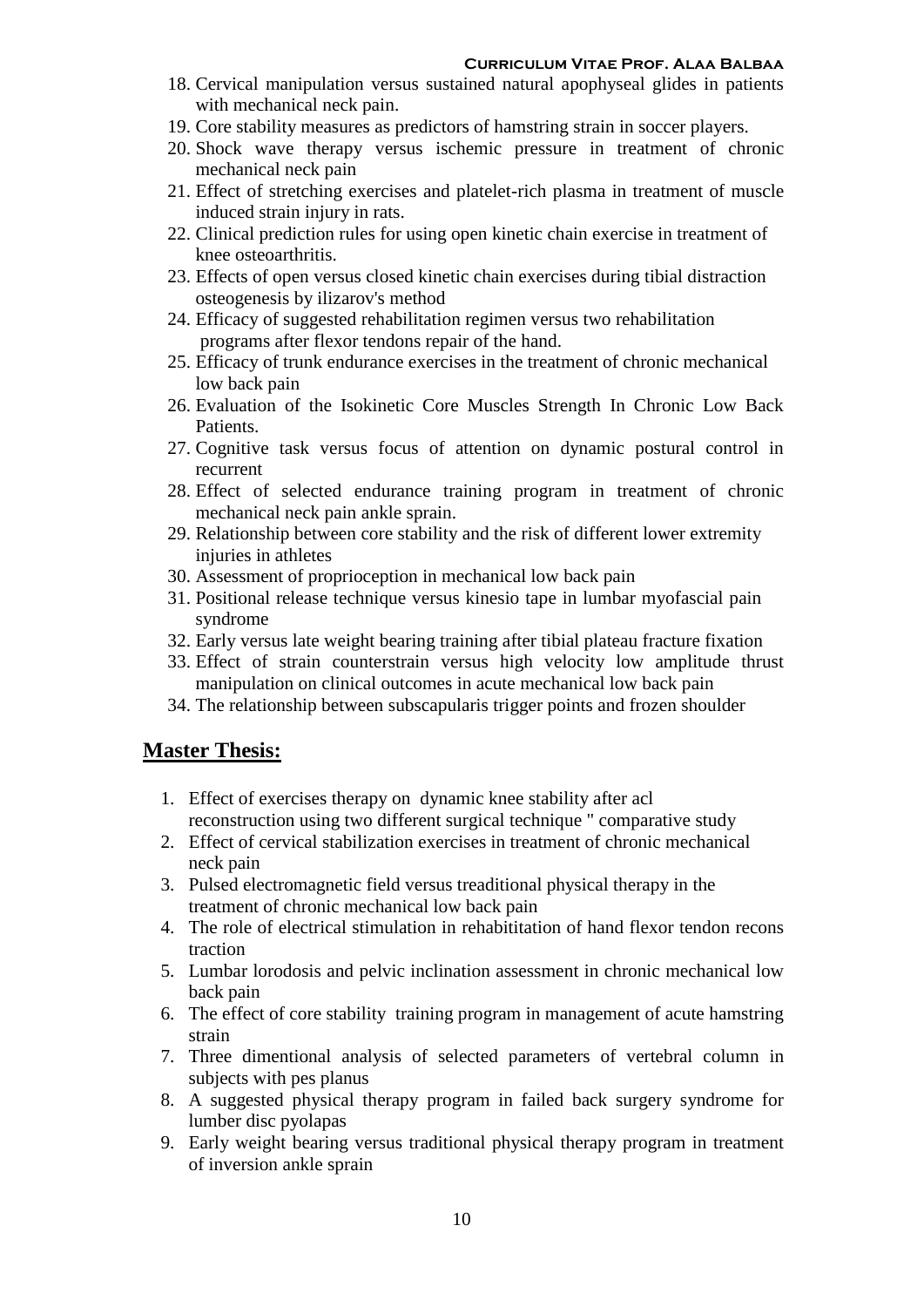- 10. Effect of low intensity laser on the promotion of healing of the grade injury of the anterior talofibular ligament of the ankle joint
- 11. Infrared laser therapy versus manual techniques in treatment of lateral epicondylitis
- 12. The effect of various pressures of the forearm support band on wrist extensors in tennis elbow
- 13. Effect of eye head coupling exercises on cervicocephalic kinesthesia in chronic mechanical neck pain
- 14. Diethylamine salicylate phonophoresis versus ultrasound in the treatment of carpal tunnel syndrome
- 15. The efficacy of different neck positions with intermittent cervical traction in cervical radiculopathy
- 16. Effect of unilateral great toe amputation on plantar pressure distribution in diabetic patients
- 17. Phonophoresis versus ultrasound in the treatement of frozen shoulder
- 18. Effect of patellar taping on balance in patients with knee osteoarthritis
- 19. balance and functional performance in patients undergoing cruciate retaining versus posterior stabilized total knee arthroplasty comparative study
- 20. Influence of strengthening of hip abductors and external rotators in treatment of patellofemoral pain syndrome
- 21. The effect of scapular stabilization exercises on chronic neck pain
- 22. Effects of deep cervical flexors training on forward head posture
- 23. Mulligan's versus maitland's mobilization in the treatment of diabetic frozen shoulder
- 24. Effect of craniocervical flexion training and dynamic strengthening exercises in patients with chronic mechanical neck pain
- 25. Effect of mobilization with movement on lateral elbow tendinopathy
- 26. Effect of shock wave therapy on knee osteoarthitis
- 27. The effect of pulsed electromagnetic field and pilates exercises on chronic mechanical low back pain.
- 28. The combined effect of mulligan's mobilization with movement and taping in the treatment of shoulder impingement synderome
- 29. Closed versus open kinetic chain exercises in treatment patients with hemophilic arthritis
- 30. The contribution of hip strategy in dynamic balance in recurrent ankle sprain
- 31. Post isometric relaxation versus positional release technique in treatment of chronic low back dysfunction
- 32. hysical therapy program for temporomandibular joint dysfunction after radiotherapy in patient with head and neck cancer
- 33. Correlation study between clinical and radiological findings in knee osteoarthritis
- 34. The effect of kinesio tape and williams exercises on patients with lumbar spondylosis
- 35. Positional release technique versus stretching exercises intreatment of cervical spondylosis
- 36. Effect of h-reflex directed physical therapy on acute and chronic discogenic lumbosacral radiculopathy
- 37. Association between the durations of severity of forward head position in egyptian policemen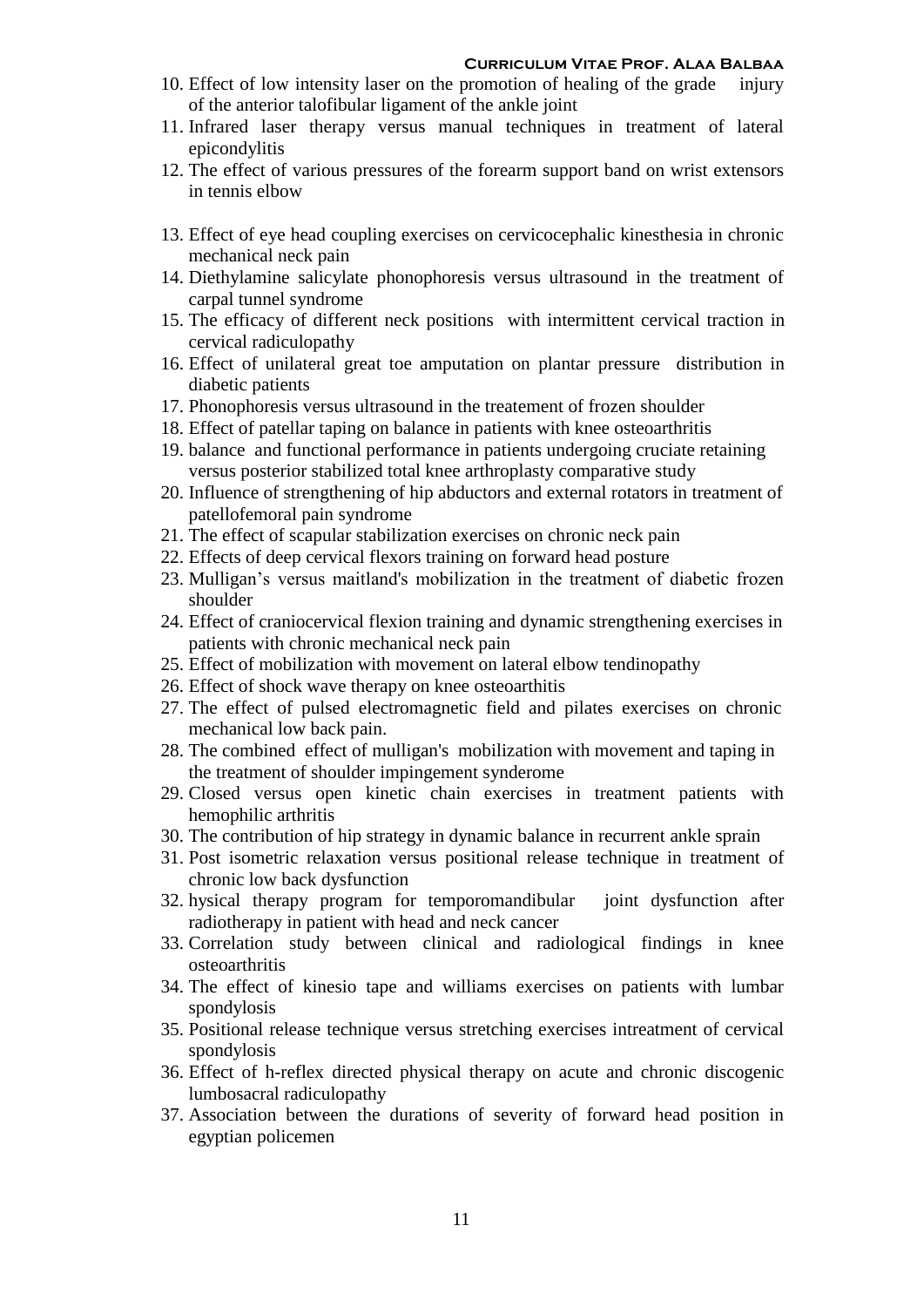- 38. Effect of positional release technique versus kinesio tape in lower back muofascial pain syndrome
- 39. Effect of body position on the measurment of forward head posture in asymptomatic adults
- 40. Relationship between lower limb static alignment and the occurrence of hamstring muscles injury in egyptian players
- 41. Relationship between chronic mechanical low back pain and hip rotators defficiency
- 42. Association between hamstrhngs tightnss and for ward head posture in healthy adults
- 43. Changes in fascia structure in response to altered muscular activity in wister rats
- 44. Relationship between head and neck anthropometry and head posture correction of the scapular dyskinesia in patients with diabetic frozen shoulder using a muscle energy technique
- 45. Comparative study between squatting and squatting with hip adduction in treatment of patellofemoral osteoarthritis
- 46. Positional release technique versus post isometric relaxation technique in treatment of cervical spondylosis
- 47. Electroacupuncture versus transcutaneous electrical nerve stimulation on knee osteoarthritis
- 48. Assessment of the severity of forward head posture in patients with chronic neck pain
- 49. Myofascial release versus mobilization in treatmemt of frozen shoulder
- 50. Under water exercices versus land based exercises in the treatment of knee osteoarthritis
- 51. Effect of low level laser therapy on healing of bone fractures in rats.
- 52. the effect of low intensity pulsed ultrasound on bone healing in diaphyseal femoralfracture in human
- 53. Combined effect of closed kinetic chain and open- kinetic chain exercises on atraumatic shoulder instability
- 54. Effect of neural mobilization on cervical radiculopathy
- 55. Interexaminer reliability and validity of lumbar segmental instability tests in patients with low back pain
- 56. Effect of hand anthropometry on grip strength in normal subjects
- 57. Efficacy of kinesio tape in treament of knee osteoarthritis
- 58. Influence of proprioceptive training in patients with arthroscopic partial menisectomy
- 59. Light therapy versus laser in treatment of recurrent lateral ankle sprain
- 60. Comparative study between two taping techniques in treatment of patellofemoral pain syndrome
- 61. Effect of post isometric relaxation on pain and range of motion in chronic mechanical neck pain
- 62. Scapular muscle training versus mobilization in treatment of shoulder impingement syndrome
- 63. Efficacy of aerobic exercise on controlling premenstrual syndrome
- 64. Comparison between two different exercise programs on energy expenditure and cobb's angle in adolescent idiopathic scoliosis
- 65. Effect of electromagnetic therapy on fascial structure of wister pats
- 66. Effect of craniosacral therapy on chronic mechanical neck pain
- 67. Reliability of scapular reposition test in assessment of impingement symptoms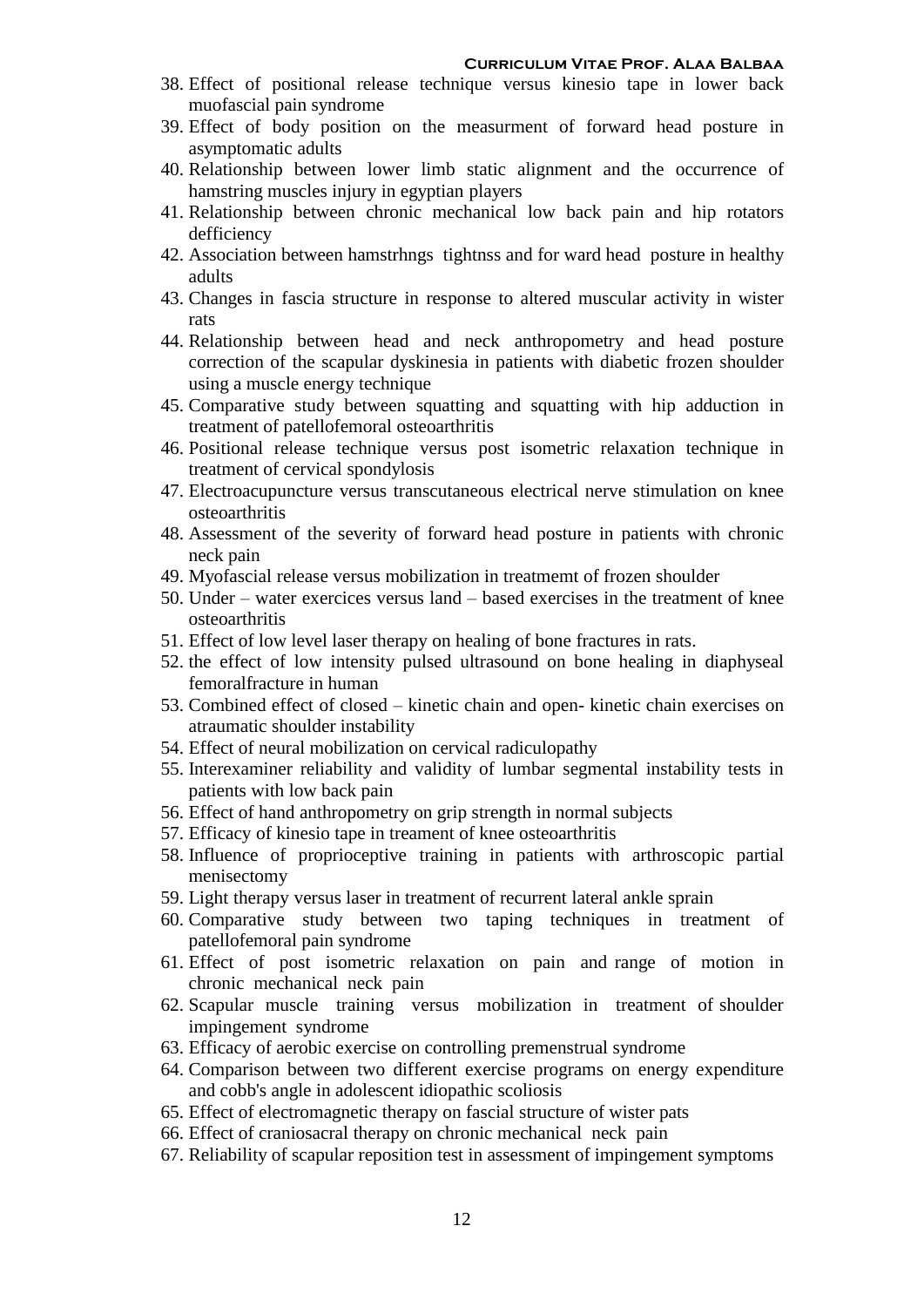- 68. Effect of suboccipital muscle inhibition technique in patients with chronic mechanical low back pain
- 69. Effect of exercise therapy in treatment of ratellofemoral pain syndrome systematic review
- 70. Effect of stretching exercise onset time on healing of strain-induced muscle injury in rats
- 71. predictors of shoulder impingement among egyptian physiotherapists
- 72. Neuromuscular training with rigid tape versus strength training in the treatment of medial compartment knee osteoarthritis
- 73. Effect of core stability training on knee proprioception after anterior cruciate ligament reconstruction
- 74. Association study between acromio humeral distance, glenohumeral internal rotation deficit and scapular dyskinesis in patients with shoulder impingement syndrome
- 75. Effect of neuromuscular exercises on knee osteoarthritis after hyaluronic acid injection
- 76. Effect of early neuromuscular training on knee proprioception after anterior cruciate ligament reconstruction
- 77. Effect of plyometric training on performance and incidence of injury in volleyball players
- 78. Flexibility and strength deficits in chronic ankle instability
- 79. association between the durations of severity of forward head position in egyptian policemen
- 80. Effect of body position on the measurment of forward head posture in asymptomatic adults
- 81. Association between hamstrhngs tightnss and for ward head posture in healthy adults
- 82. Effect of stretching exercise onset time on healing of strain-induced muscle injury in rats

### **5) Education & Its Promotion:**

### **[A] Under Graduate:**

**\*Education, Exams and Promotion:**

(1) Physical Therapy for orthopaedic surgery

#### **[B] Post Graduate:**

#### **\*Education, Exams and Promotion: \*\*Master**

Foundation of motor control cidepohtro ni serudecorp fo sisylanA Sport injuries Management goloisenik decnavdAy

#### **\*\*Doctoral Degree:**

ni serudecorp fo sisylanAII lortnoc rotom fo noitadnuoF ateleksolucsum rof yparehT lacisyhP sredrosid sisylana tiaG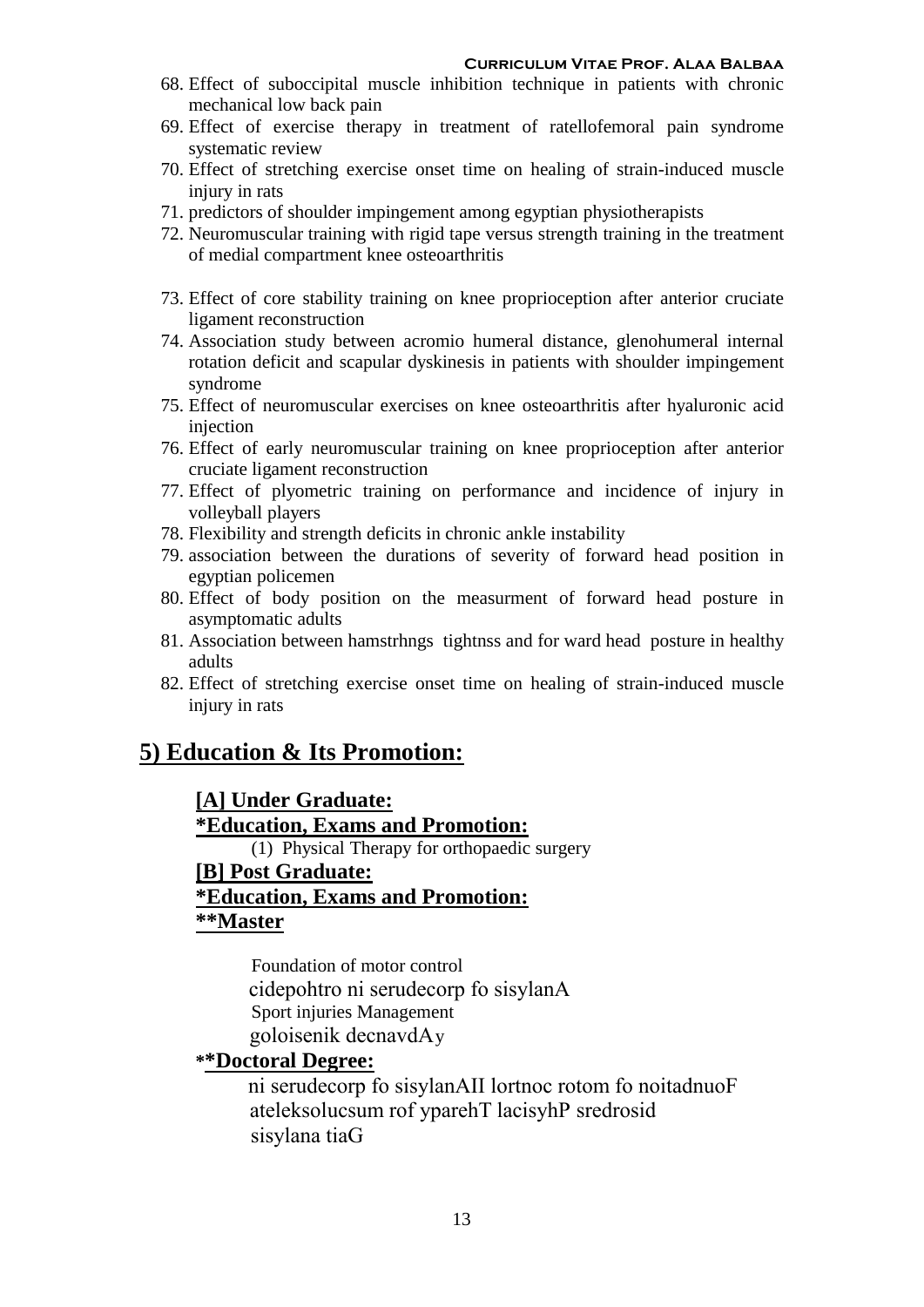## **Activities:**

#### **1-National Project**

1-Vice Chairman of the Board of Directors, Physical Therapy and Rehabilitation Center, 6<sup>th</sup> October, Cairo University.

#### **2-Quality projects**

1- A member of the group that is responsible for project of establishing an internal system of quality assurance in the college in September 2003 - November 2005.

2- A Member of the group that is responsible of accreditation project, Faculty of Physical Therapy - Cairo University (March 2008 - September 2010)

3- Head of the Quality Assurance Unit that achieved the requirements of accreditation by National Authority for Quality Assurance and accreditation of Education (NAQAAE).

### **3-Curriculum development**

.

1-Participating in development of the curriculum of the Physical Therapy (undergraduate) that started on 2013/2014.

2- A member in the committee that established the DPT program.

3- A member in the committee that established a new curriculum (credit hours) that focuses on Manual Therapy.

4- A member in the committee of research plan

### **4-Professional development and community service:**

- 1. Establishing Physical Therapy Sector Committee in Supreme Council of Universities.
- 2. Establishing a project of Physical Therapy and Rehabilitation Center for special needs, in 6th of October city, Cairo, Egypt.
- 3. Joining the organizational board of higher health committee in Supreme Council of Universities.
- 4. Organizing annual faculty conference.
- 5. Activating environmental project administration, which belongs to the community service sector in the faculty at February 2014.
- 6. A member in supervision committee for the opening of private or governmental faculties of physical therapy.

#### **First: Governmental universities**

- Faculty of Physical Therapy Beni swaif University
- Faculty of Physical Therapy Kafr El-Sheikh University
- Faculty of Physical Therapy South waadi University.
- Physical Therapy Suez University

#### **Second: Private universities**

- Delta university Faculty of Physical Therapy
- Faculty of Physical Therapy Badr University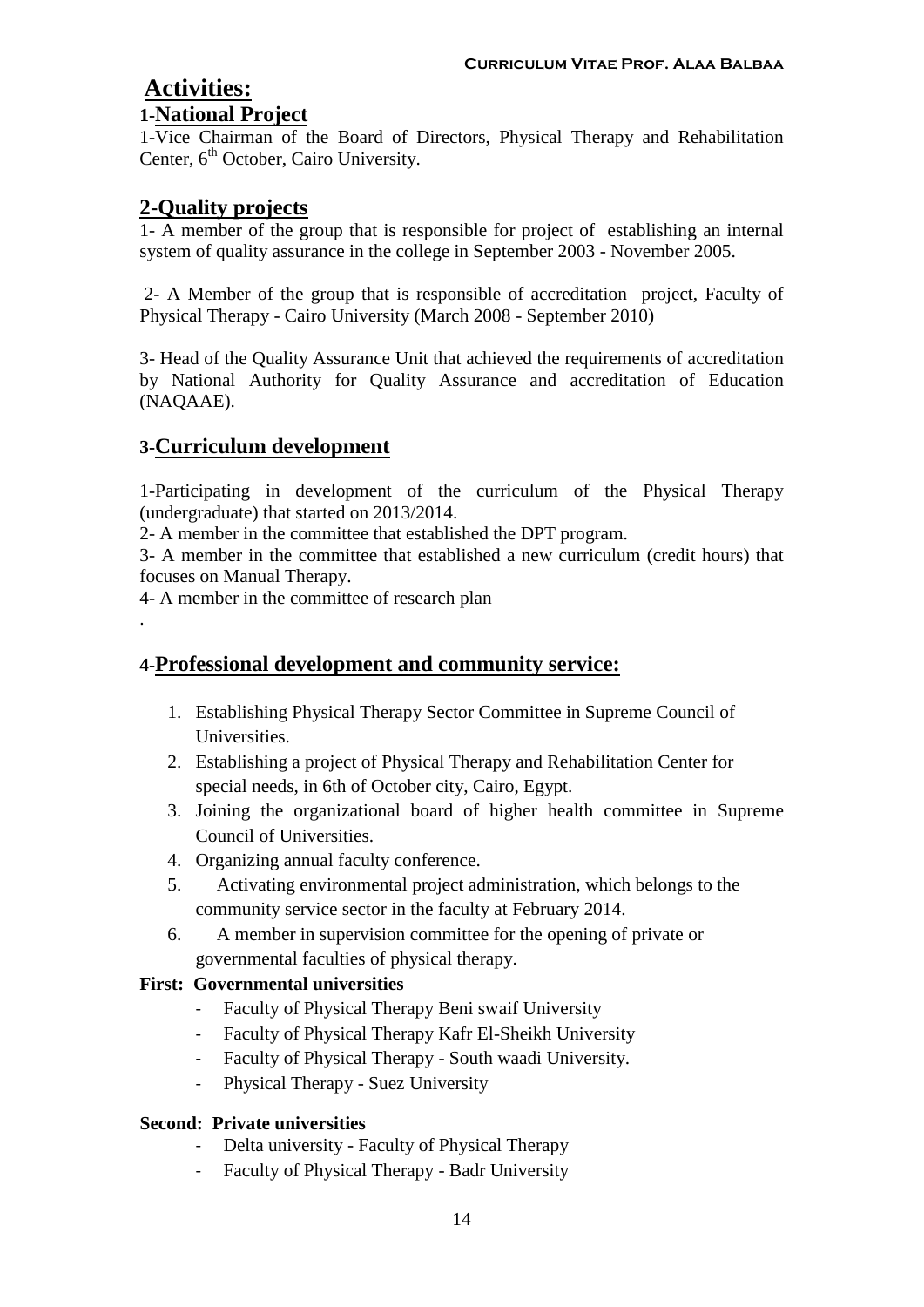Faculty of Physical Therapy - Modern Egypt university

Renewal accreditation in Supreme Council of Universities of:

- Pharous University Faculty of Physical Therapy
- MUST University Faculty of Physical Therapy

### **5-Faculty development**

- 1. Constructing fifth floor in the Faculty building.
- 2. Developing continuous Education Programme for alumni.
- 3. Establishing nutrition unit
- 4. Establishing speech disorder unit, which is also distinct in the faculty.
- 5. Development of Educational Outpatient Clinic in the faculty.
- 6. Activation of student laboratories.
- 7. Research lab maintenance
- 8. Development of electronic library
- 9. Establishment of Alumni Unit
- 10. Establishment of Expatriates unit
- 11. Establishment of Crisis and Disaster Unit.
- 12. Establishment of scientific Research Ethical Committee.
- 13. Establishment of medical clinic in the faculty for emergencies.
- 14. Adopting a cooperation protocol between the faculty (physical therapy and continuous education services) and student hospital to offer healthcare services to university students with discounted prices
- 15. Encourage and support outstanding students in scientific research and setting up a special session in the scientific conferences of the faculty for presenting student research.
- 16. Three unique auditoriums were constructed and used for workshops seminars and scientific discussions. It was approved and financially supported previously.
- 17. Constructing a special elevator for teaching staff and renewal of the two others for support staff and students.
- 18. Setting up orientation session for new students at the beginning of each new study year.
- 19. Establishment of MIS system.
- 20. Activation of Exam correction system using OMR.
- 21. Maintenance, replacement and innovation and preparation of theatres and auditoriums
	- Renewal of the halls and auditoriums for teaching.
	- Changing cupboards and seats in administrative departments.
	- Data show placement in all halls and some study auditoriums.
	- Providing scientific departments with computers and photocopiers according to their needs.

### **Honoring and Appreciation**